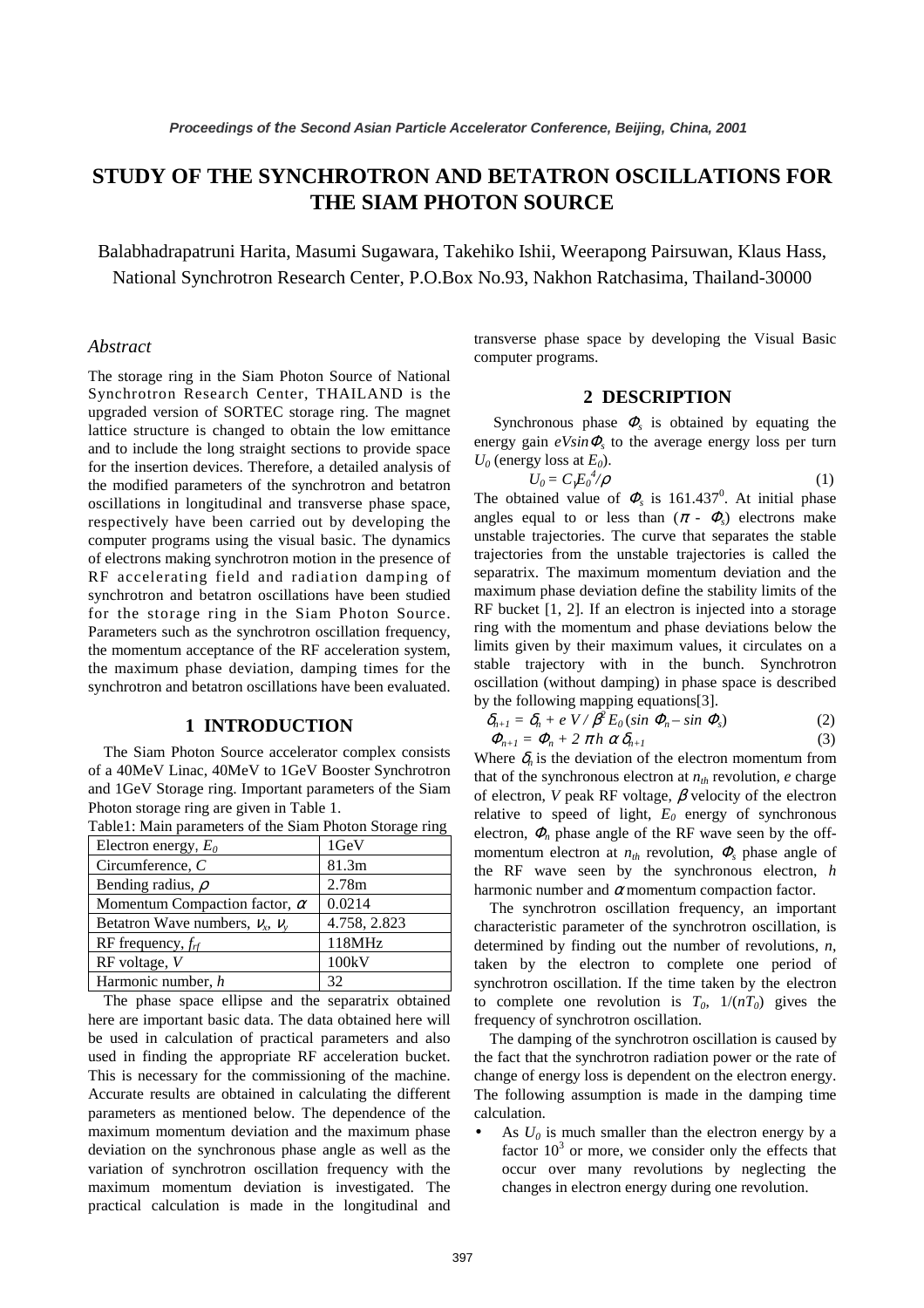The total energy radiated in one revolution can be written as follows:

$$
U_{rad} = U_0 + (2U_0/E_0) \Delta E \tag{4}
$$

In case of longitudinal damping energy loss is estimated by using Eq. (4). Mapping equation for  $\Phi_{n+1}$  remain same but  $\delta_{n+1}$  is obtained as follows:

$$
\delta_{n+1} = \delta_n + e \, V / \beta^2 E_0 (\sin \Phi_n - \sin \Phi_s (1+2\delta))
$$
 (5)  
The phase space ellipse that represents the betatron oscillation is obtained by plotting the variation of y or x (displacement) and y' or x' (slope) for n revolutions using the transfer matrix corresponding to one revolution.  
Damping times for the betatron oscillation [4, 5] are calculated by considering the damping of longitudinal oscillation. In case of betatron damping, the RF acceleration causes the slope y' to be decreased by the increment of the longitudinal momentum i.e.,

$$
y' \rightarrow (1 - \Delta p/p_0) y'
$$
 (6)

Eq.(6) is used in the betatron damping time calculation. Computer programs developed in Visual Basic are used for the calculation of different parameters.

# **3 RESULTS**

# *3.1 Synchrotron Oscillation Frequency*

Let us consider the small amplitude oscillation, in which the phase does not deviate much from  $\Phi_s$  and the fractional momentum deviation,  $\delta$ , is very small. The small amplitude oscillation frequency is calculated by finding out the number of revolutions in one period of synchrotron oscillation. The value obtained by the program is 11.827kHz. In case of the large amplitude oscillation, the electron takes higher values of  $\delta$  and moves through longer path. So the number of revolutions, *n,* taken by the electron to complete one period of synchrotron oscillation is greater than that of the small amplitudes. This is shown in Fig.1.





- The synchrotron oscillation frequency of the small amplitude oscillation is higher than that of the large amplitude oscillation.
- A steep edge occurs near  $\delta_{max} = 0.007157$

The region of maximum momentum deviation in which the synchrotron oscillation frequency drops rapidly with  $\delta_{max}$  is considered as the unstable oscillation region.

# *3.2 Maximum Momentum Deviation*

The maximum momentum deviation is obtained at the separatrix. The maximum momentum deviation  $\delta_{max}$  has been calculated and the obtained value is 7.157E-3 for the initial values of  $(\Phi_0, \delta_0)$  as (18.563, 0). This is shown in Fig.2. It is observed that the maximum momentum deviation or momentum acceptance is a function of synchronous phase angle and it increases with the synchronous phase angle. The relation between the maximum momentum deviation and the synchronous phase angle is shown in Fig.3.



Figure 2: The phase space diagram of synchrotron oscillation indicating the maximum momentum deviation and maximum phase deviation.

#### *3.3 Maximum Phase Deviation*

The maximum phase deviation is obtained at the separatrix. The maximum phase deviation has been calculated by the computer simulation and the obtained value is  $231.624^{\circ}$  or 4.0426 radians for the initial values of  $(\Phi_0, \delta_0)$  as  $(18.563^0, 0)$ . The result is shown in Fig.1. This parameter shows the boundary of the RF bucket in terms of  $\Phi$  i.e., the maximum phase seen by the offmomentum electron with reference to that of the longitudinal electric field. It is observed that the



Figure 3: The variation of maximum momentum deviation and maximum phase deviation with the synchronous phase angle.